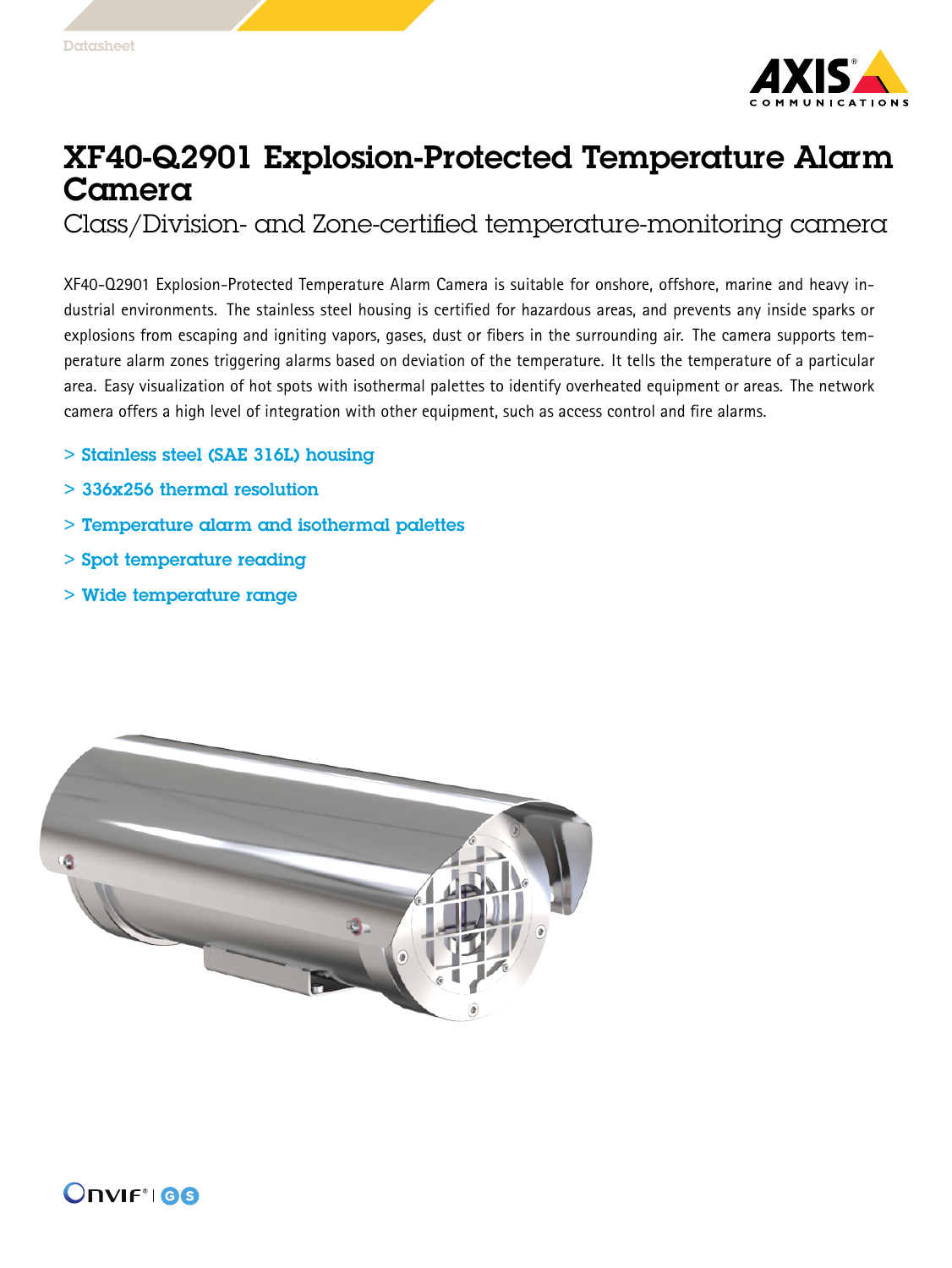## XF40-Q2901 Explosion-Protected Temperature Alarm Camera

| Models                                  | XF40-Q2901<br>XF40-Q2901 -60 C<br>XF40-Q2901 -50 C UL<br>All models are available in different versions depending on the<br>regional requirements for hazardous equipment certification.                                                                                                      |
|-----------------------------------------|-----------------------------------------------------------------------------------------------------------------------------------------------------------------------------------------------------------------------------------------------------------------------------------------------|
| code                                    | Certification part XF40-02901/XF40-02901 -60 C: 1410-TI-50<br>Supplied in 1410 series explosion-protected housing.<br>XF40-Q2901 -50 C UL: 0XALIS-UL1410-TI-50<br>Supplied in UL1410 series explosion-protected housing.                                                                      |
| Camera                                  |                                                                                                                                                                                                                                                                                               |
| Image sensor                            | Uncooled Micro bolometer 336x256 pixels, Pixel size 17 µm<br>Spectral range: $8-14 \mu m$                                                                                                                                                                                                     |
| Lens                                    | Athermalized<br>19 mm, F1.25<br>Horizontal field of view: 17°<br>Min. focus distance: 9.5 m (354.3 in)                                                                                                                                                                                        |
| <b>Detection range</b>                  | The size of a monitored object is recommended to cover at least<br>10x10 pixels in 336x256.                                                                                                                                                                                                   |
| Sensitivity                             | $NETD < 50$ mK                                                                                                                                                                                                                                                                                |
| Thermography                            |                                                                                                                                                                                                                                                                                               |
| Object<br>temperature<br>range          | -40 °C to 550 °C (-40 °F to 1022 °F)                                                                                                                                                                                                                                                          |
| Temperature<br>accuracy                 | Below 100 °C (212 °F): +/- 5 °C (+/-9 °F) accuracy<br>Below 150 °C (302 °F): +/- 5% accuracy<br>Above 150 °C (302 °F): +/- 20% accuracy                                                                                                                                                       |
| Video                                   |                                                                                                                                                                                                                                                                                               |
| Video<br>compression                    | H.264 (MPEG-4 Part 10/AVC) Baseline, and Main profiles<br><b>Motion JPEG</b>                                                                                                                                                                                                                  |
| Resolution                              | Sensor is 336x256. Image can be scaled up to 720x576.                                                                                                                                                                                                                                         |
| Frame rate                              | Up to 8.3 fps                                                                                                                                                                                                                                                                                 |
| Video streaming                         | 3 individual streams <sup>a</sup> in H.264 and Motion JPEG: simultaneous,<br>individually configured streams in max. resolution at 8.3 fps<br>Controllable frame rate and bandwidth<br>VBR/CBR H.264                                                                                          |
| lmage settings                          | Sharpness, automatic gain control, exposure zones, max gain,<br>rotation, palette, isothermal palette, compression, mirroring, text<br>and image overlay, privacy masks                                                                                                                       |
| Network                                 |                                                                                                                                                                                                                                                                                               |
| Security                                | Password protection, IP address filtering, HTTPS <sup>b</sup> encryption,<br>Digest authentication, User access log, Centralized Certificate<br>Management                                                                                                                                    |
| Supported<br>protocols                  | IPv4, IPv6 USGv6, HTTP, HTTPS <sup>b</sup> , SSL/TLS <sup>b</sup> , QoS Layer 3 DiffServ,<br>FTP, CIFS/SMB, SMTP, Bonjour, UPnP™, SNMP v1/v2c/v3 (MIB-II),<br>DNS, DynDNS, NTP, RTSP, RTP, TCP, UDP, IGMPv1/v2/v3, RTCP,<br>ICMP, DHCP, ARP, SOCKS, SSH                                       |
| System integration                      |                                                                                                                                                                                                                                                                                               |
| Application<br>Programming<br>Interface | Open API for software integration, including VAPIX® and<br>AXIS Camera Application Platform; specifications at axis.com<br>AXIS Guardian with One-Click Connection<br>One-click cloud connection<br>ONVIF <sup>®</sup> Profile S and ONVIF <sup>®</sup> Profile G, specification at onvif.org |
| Analytics                               | AXIS Video Motion Detection, Shock detection<br>Support for AXIS Camera Application Platform, see axis.com/acap                                                                                                                                                                               |
| <b>Event triggers</b>                   | Analytics, Temperature detection (6 alarm zones), Hardware<br>temperature, Edge storage events, Time scheduled, Motion<br>detection                                                                                                                                                           |
| <b>Event actions</b>                    | Overlay text, video recording to edge storage, pre- and<br>post-alarm video buffering, send SNMP trap<br>File upload via FTP, SFTP, HTTP, HTTPS, network share and email<br>Notification via email, HTTP, HTTPS and TCP                                                                       |
| Data streaming                          | Event data                                                                                                                                                                                                                                                                                    |
| Built-in<br>installation aids           | Pixel counter                                                                                                                                                                                                                                                                                 |
| General                                 |                                                                                                                                                                                                                                                                                               |
| Casing                                  | IP66- and IP67- rated, electropolished SAE 316L stainless steel                                                                                                                                                                                                                               |
|                                         | casing for maximum corrosion protection                                                                                                                                                                                                                                                       |

|                                 | Germanium protective window                                                                                                                                                                                                                                                                                                                                                                                                                                                                                                                                                                                                                                                                                                                                                                                                                                                                                                                                                                                                                                                                                                                                                                                                                                                                    |
|---------------------------------|------------------------------------------------------------------------------------------------------------------------------------------------------------------------------------------------------------------------------------------------------------------------------------------------------------------------------------------------------------------------------------------------------------------------------------------------------------------------------------------------------------------------------------------------------------------------------------------------------------------------------------------------------------------------------------------------------------------------------------------------------------------------------------------------------------------------------------------------------------------------------------------------------------------------------------------------------------------------------------------------------------------------------------------------------------------------------------------------------------------------------------------------------------------------------------------------------------------------------------------------------------------------------------------------|
| Memory                          | 256 MB RAM, 128 MB Flash                                                                                                                                                                                                                                                                                                                                                                                                                                                                                                                                                                                                                                                                                                                                                                                                                                                                                                                                                                                                                                                                                                                                                                                                                                                                       |
| Power                           | Max consumption, 24 V AC: 28 W                                                                                                                                                                                                                                                                                                                                                                                                                                                                                                                                                                                                                                                                                                                                                                                                                                                                                                                                                                                                                                                                                                                                                                                                                                                                 |
| <b>Connectors</b>               | XF40-Q2901 models: Three M20 cable entry for cable conduits<br>XF40-Q2901 UL: Three 3/4" NPT conduit entries                                                                                                                                                                                                                                                                                                                                                                                                                                                                                                                                                                                                                                                                                                                                                                                                                                                                                                                                                                                                                                                                                                                                                                                   |
| <b>Storage</b>                  | Support for microSD/microSDHC/microSDXC card<br>Support for recording to network-attached storage (NAS)<br>For SD card and NAS recommendations see <i>gxis.com</i>                                                                                                                                                                                                                                                                                                                                                                                                                                                                                                                                                                                                                                                                                                                                                                                                                                                                                                                                                                                                                                                                                                                             |
| Operating<br>conditions         | Temperatures depend on the certifications. See Certifications<br>section:<br>XF40-Q2901: -40 °C to 70 °C (-40 °F to 158 °F)<br>XF40-Q2901 -60 C: -60 °C to 40 °C (-76 °F to 104 °F)<br>XF40-02901 -50 C UL: -50 °C to 70 °C (-58 °F to 158 °F)<br>Humidity 10-100% RH (condensing)                                                                                                                                                                                                                                                                                                                                                                                                                                                                                                                                                                                                                                                                                                                                                                                                                                                                                                                                                                                                             |
| Storage<br>conditions           | -40 °C to 65 °C (-40 °F to 149 °F)                                                                                                                                                                                                                                                                                                                                                                                                                                                                                                                                                                                                                                                                                                                                                                                                                                                                                                                                                                                                                                                                                                                                                                                                                                                             |
| <b>Approvals</b>                | EMC<br>EN 55022 Class A, EN 55024, EN 61000-6-1, EN 61000-6-2,<br>FCC Part 15 Subpart B Class A, ICES-3(A)/NMB-3(A),<br>RCM AS/NZS CISPR 22 Class A<br>Safety<br>EN/UL/CSA 60065<br>Environment<br>IEC/EN 60529 IP66, IP67<br>Explosion<br>IEC/EN/SANS/ABNT NBR 60079-0, IEC/EN/SANS/ABNT NBR/GOST<br>60079-1, IEC/EN/SANS/ABNT NBR/GOST 60079-31, GOST<br>31610.0, GB3836.1, GB3836.2, CAN/CSA-C22.2 No. 60079-0,<br>CAN/CSA-C22.2 No. 60079-1, CSA-C22.2 No. 60065-03,<br>CAN/CSA C22.2 No. 25, CAN/CSA C22.2 No. 30-M, UL 1203<br>Network<br>NIST SP500-267                                                                                                                                                                                                                                                                                                                                                                                                                                                                                                                                                                                                                                                                                                                                 |
| <b>Certifications</b>           | ATEX:II 2 G Ex db IIC T4 Gb -60°C $\leq$ Ta $\leq$ +70°C Gb, II 2 D Ex tb<br>IIIC T135°C Db IP66/67, Certificate: ITS16ATEX101021X<br>IECEx: Ex db IIC T4 -60°C $\leq$ Ta $\leq$ +70°C Gb,<br>Ex tb IIIC T135°C Db IP66/67, Certificate: IECEx ITS 15.0068X<br>Inmetro: IIC T4 Gb -60°C $\leq$ Ta $\leq$ +70°C Gb,<br>IIIC T135°C Db IP66/67, Certificate: UL-BR 17.0063X<br>cLC CSA: Ex d IIC T4 -60°C ≤ Ta ≤ +60°C,<br>Certificate: 11396-1S-CSA<br><b>EAC:</b> Ex db IIC T4 Gb -60°C $\leq$ Ta $\leq$ +70°C,<br>Ex tb IIIC T135°C Db IP66/67, Certificate: TCRUCGB. F 504. B00587<br>CCOE: Ex db IIC T4 Gb -60°C $\leq$ Ta $\leq$ +70°C.<br>Ex tb IIIC T135°C Db IP66/67, Certificate: P400546/1<br>CNEX: Ex db IIC T4 Gb -60°C $\leq$ Ta $\leq$ +70°C,<br>Ex tb IIIC T135°C Db IP66/67, Certificate: 17.1245X<br>IA: Ex db IIC T4 Gb -60°C $\leq$ Ta $\leq$ +70°C,<br>Ex tb IIIC T135°C Db IP66/67, Certificate: S-XPL/17.0244X<br>KCC: Ex d IIC T4 -60°C $\leq$ Ta $\leq$ +70°C,<br>Ex tD A21 T135°C IP66/67 -60°C to +65°C,<br>Certificate: 17-GA4B0-0351X, 17-GA4B0-0352X<br>UL: Class I, Division 1, Groups B, C, D,<br>T4+ -50°C to +70°C (-58°F to +158°F), Class II, Division 1,<br>Groups E, F, G, IP67, Class 1 Zone 1 A Ex d IIB + Hydrogen T4,<br>Certificate: 20170721-E477542 |
| <b>Dimensions</b>               | 165 x 176 x 480 mm (6 1/2 x 6 15/16 x 18 7/8 in)                                                                                                                                                                                                                                                                                                                                                                                                                                                                                                                                                                                                                                                                                                                                                                                                                                                                                                                                                                                                                                                                                                                                                                                                                                               |
| Weight                          | 14 kg (31 lb)                                                                                                                                                                                                                                                                                                                                                                                                                                                                                                                                                                                                                                                                                                                                                                                                                                                                                                                                                                                                                                                                                                                                                                                                                                                                                  |
| Included<br>accessories         | Sunshield, installation guide, Windows decoder 1-user license,<br>AXIS Surveillance microSDXC™ Card 64 GB                                                                                                                                                                                                                                                                                                                                                                                                                                                                                                                                                                                                                                                                                                                                                                                                                                                                                                                                                                                                                                                                                                                                                                                      |
| Optional<br>accessories         | Ex Power Supply ATEX<br>Ex Washer Tank Pressurized ATEX/IECEx, Ex Power Supply UL, Ex<br>Cable ATEX/IECEx/EAC in various lengths, wall and pole stainless<br>steel mounts<br>Not all accessories are available for all certifications.<br>For more accessories, see axis.com                                                                                                                                                                                                                                                                                                                                                                                                                                                                                                                                                                                                                                                                                                                                                                                                                                                                                                                                                                                                                   |
| Video<br>management<br>software | AXIS Companion, AXIS Camera Station, Video management<br>software from Axis' Application Development Partners available<br>on axis.com/techsup/software                                                                                                                                                                                                                                                                                                                                                                                                                                                                                                                                                                                                                                                                                                                                                                                                                                                                                                                                                                                                                                                                                                                                        |
| Languages                       | English, German, French, Spanish, Italian, Russian, Simplified<br>Chinese, Japanese, Korean, Portuguese, Traditional Chinese                                                                                                                                                                                                                                                                                                                                                                                                                                                                                                                                                                                                                                                                                                                                                                                                                                                                                                                                                                                                                                                                                                                                                                   |
| Warranty                        | 5-year warranty, see axis.com/warranty                                                                                                                                                                                                                                                                                                                                                                                                                                                                                                                                                                                                                                                                                                                                                                                                                                                                                                                                                                                                                                                                                                                                                                                                                                                         |
|                                 |                                                                                                                                                                                                                                                                                                                                                                                                                                                                                                                                                                                                                                                                                                                                                                                                                                                                                                                                                                                                                                                                                                                                                                                                                                                                                                |